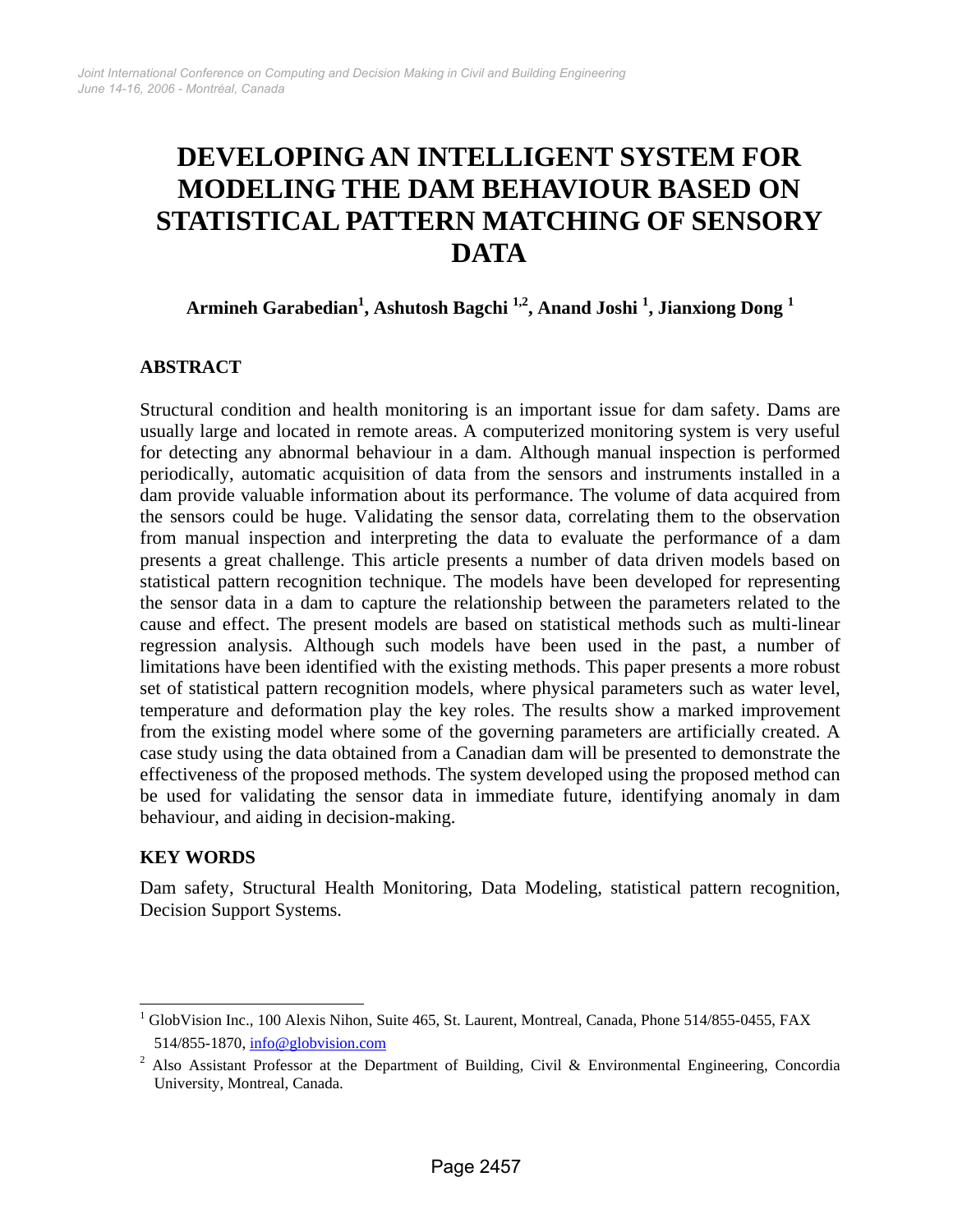## **INTRODUCTION**

Dams play an important role in water management. They meet the demand of drinking and industrial water supply. In some cases they can provide indefinitely renewable hydro-electric power. They control floods and increase dry-weather flows. They can also maintain a wetland environment that is favorable to biodiversity.

But besides being a great source of wealth, dams can also become a source of accidents. Although an average of less than 1% of dams have suffered accidents over a long period of time, the resulting damage and loss of life mean that such accidents are unacceptable.

In order to prevent such accidents, dam safety must be seriously taken into account when engineers design, build, operate and maintain the dams. For example, some instruments can be installed during the dam construction to measure the small structure motions at regular intervals. Then dam engineers can analyze those data collected from those instruments to detect some failure mode and estimate the potential risk. Some risks and suggestions will be reported to the dam authorities. Then the authorities will take into account those suggestions and allocate the required resources to ensure the dam safety.

Although many methods in a wide disciplines, including hydro-technical, structural and geochemical, can be used in dam safety monitoring, we mainly focus on the statistical analysis of instrumental data and build the computer-based model to find the correlation between cause and quantified effects, automatically identify the potential abnormal behavior and provide some software to help dam engineers analyze the data effectively.

In this paper, a number of statistical methods based on multi-linear regression (MLR) technique have been presented. One such model is Hydrostatic-Season-Time (HST) model (Ferry and Willm, 1958), which have been used in the past. While the effect of temperature is incorporated implicitly through the season parameter, it may not truly account for the effect of temperature variation. Thus the effectiveness of HST model in dam monitoring is limited. In order to overcome the limitations of the HST model, several new models have been developed which account for the effect of temperature and thermal inertia explicitly. An extensive study has been conducted to evaluate the performance of those models and the proposed new models are found to have superior performance over the traditional HST model.

## **MODELS FOR DAM MONITORING**

#### **THE HST MODEL**

The hydrostatic-Season-Time method was first proposed by Electricity de France for analyzing pendulums (Ferry and Wilm, 1958) and now it becomes a good tool for interpreting the behavior of concrete dam. It takes account of various factors which affect the dam structure deformation. The traditional HST model is currently used by many dam owners around the world. Recently, Feknous et al. (2001) have used the HST model to monitor the dam data owned by ALCAN.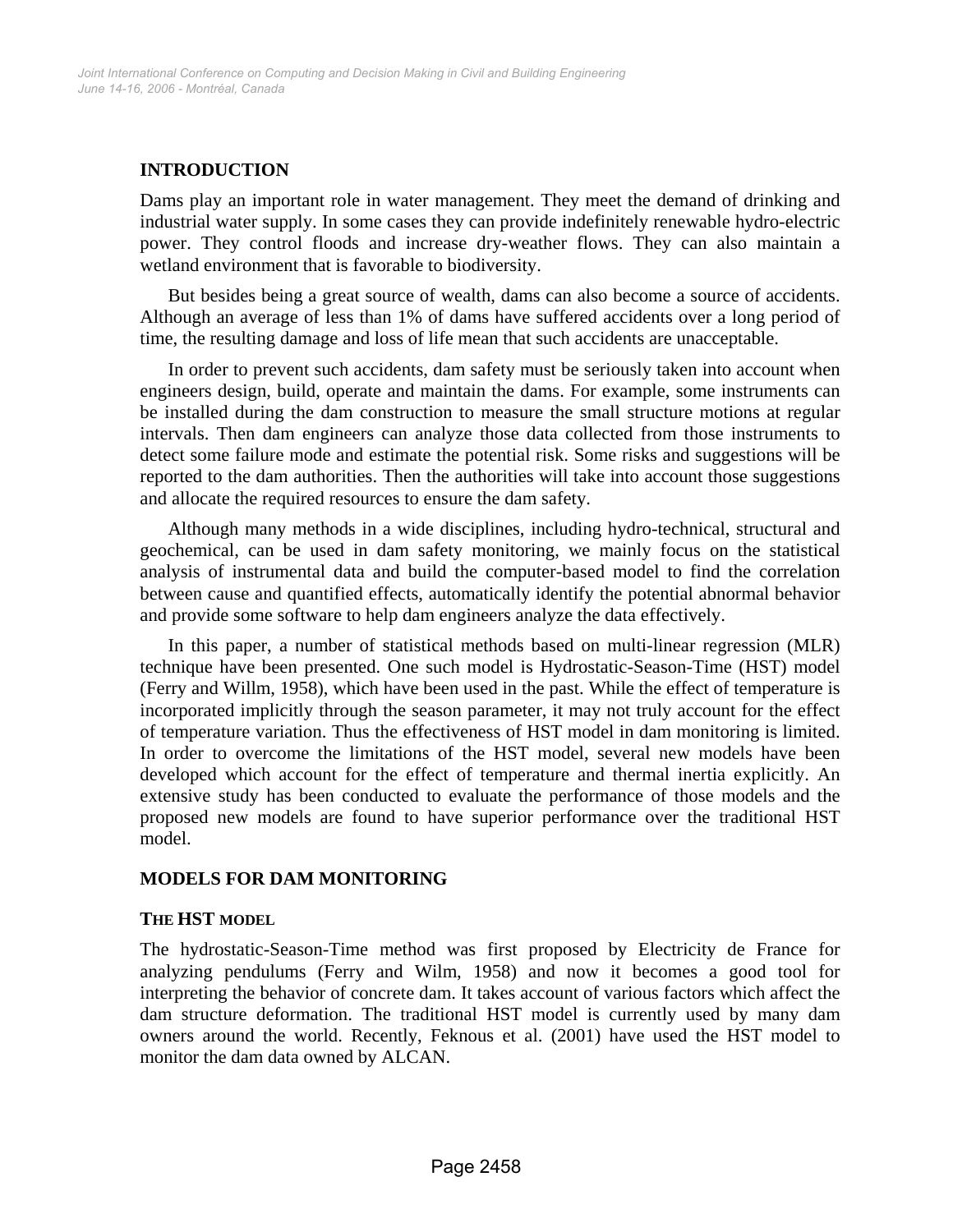In basic HST model, the displacement of a pendulum is represented by superposition of three effects: hydrostatic conditions (effects of the reservoir level), the Season effect and irreversible effect (time drift), given by

$$
M(z, \tau, t) = A_0 + H(z) + S(\tau) + T(t),
$$
\n(1)

where,  $A_0$  is a constant term representing the bias,  $M(z, \tau, t)$  is displacement at time *t*,  $H(z)$  is response due to hydrostatic load,  $S(\tau)$  is the response due to the seasonal effect, and  $T(t)$  is the effect of time or irreversible effect. The effect of temperature is not explicitly accounted for in the HST model. It is implicitly incorporated in the season parameter  $S(\tau)$ . In the HST model, the H, S and T functions are represented as follows:

$$
H(z) = a_1 z + a_2 z^2 + a_3 z^3 \tag{2a}
$$

$$
S(\tau) = b_1 \sin(\omega \tau) + b_2 \cos(\omega \tau) + b_3 \sin^2(\omega \tau) + b_4 \sin(\omega \tau) \cos(\omega \tau)
$$
 (2b)

$$
T(t) = c_1 t \tag{2c}
$$

 $H(z)$  is represented by a cubic polynomial of the hydrostatic head,  $S(\tau)$  is represented by a sum of four sine functions of  $\omega$ , where  $\omega = 2\pi/365$  and  $\tau$  denotes the *i*th day in a year, and  $T(t)$  is represented in terms of a monotonic time function.

One of useful properties of HST model is that it separates the effects of input variables which affect the output variable. For example, if in summer the reservoir level is lower, the seasonal effect probably outweighs hydrostatic effect. By separating hydrostatic and seasonal effects, some paradoxical behaviors can be better understood.

#### **THE HSTT MODEL**

In the HST model, the season effect takes account of the temperature variations and structure thermal inertia. It assumes that the same period patterns repeat every year. In reality this assumption may not be true. In the HSTT model as proposed here, temperature information is explicitly used in regression model, which is a direct extension of HST model.

$$
M(z, \tau, t) = H(z) + S(\tau) + T(t) + T'(t),
$$
\n(3)

where the notations of  $M(z, \tau, t)$ ,  $H(z)$ ,  $S(\tau)$  and  $T(t)$  are the same as those in (1) and *T'(t)* denotes the temperature effects, which can be represented in terms of linear function.

#### **THE HTT MODEL**

As explained earlier, in the HST model, S is an artificial parameter that takes account of the temperature variations and structure thermal inertia. Since the seasonal tempretature variation follows a similar pattaren represented by the artificial parameter, S, it may be possible to use temperature directly instead of using S. The proposed HTT model is build upon that idea, where components of the HTT model are described in Equation (4).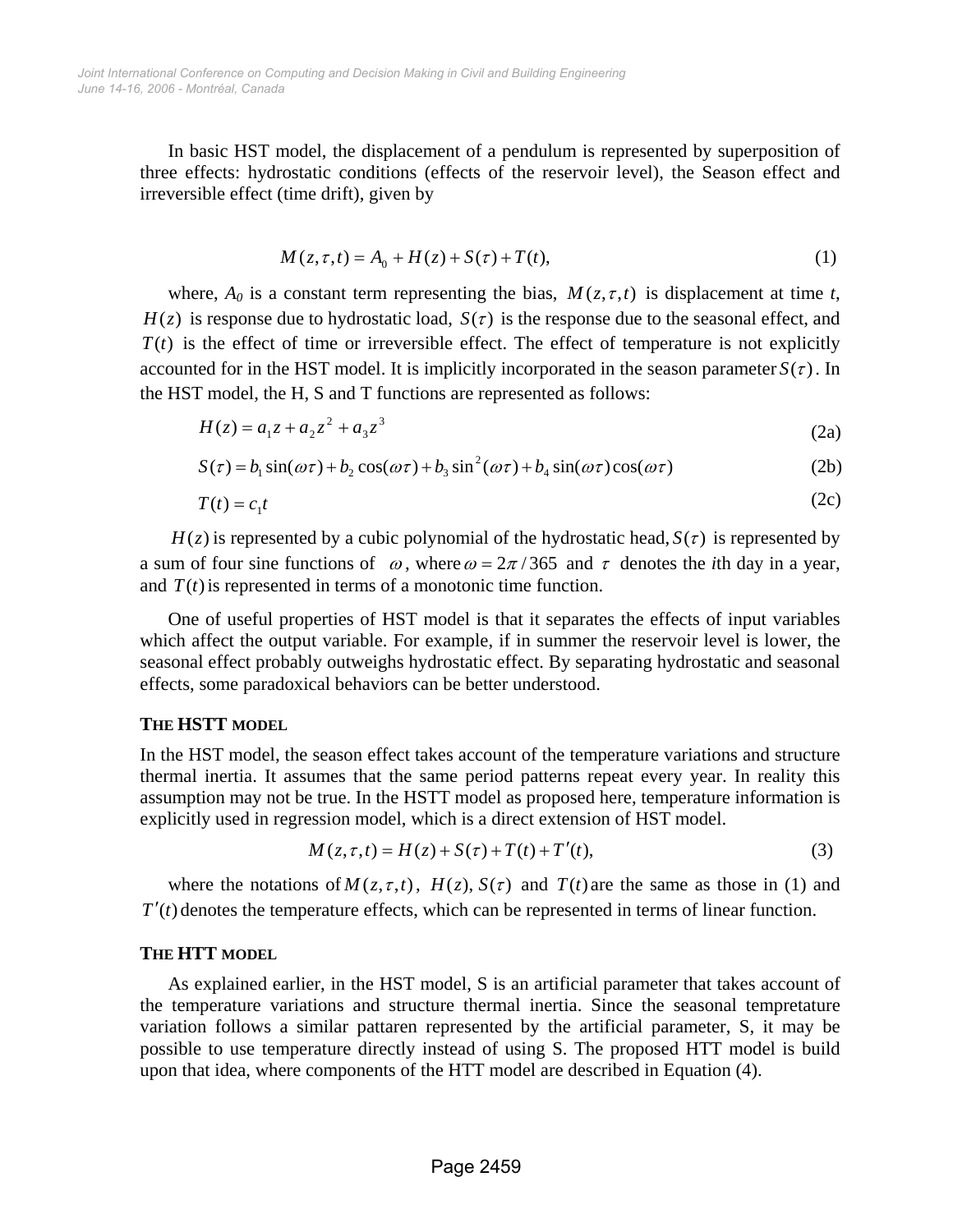$$
M(z, \tau, t) = H(z) + T(t) + T'(t),
$$
\n(4)

where the notations of  $M(z, \tau, t)$ ,  $H(z)$ ,  $T(t)$  and  $T'(t)$  are the same as those in (2).

#### **TRAINING AND SIMULATION APPROACH**

The models presented here have been tested using a set of data provided by British Columbia (B.C.) Hydro from one of its concrete gravity dams. The data is available for the years 1998 and 1999 and it contains the records of hydrostatic pressure, dam displacement at a number locations in the dam, and the ambient temperature. All the models used in the results below have been trained on the data from the entire year 1998. The output results have been simulated on the data from the entire year 1999.

The physical variables used for the exercise are:

- a) Head water level
- b) Temperature
- c) Displacement

The abbstract variables Season (S) and Time (T) have been generated according to Equations 2(b) and 2(c) for the date ranges used.

## **SAMPLE RESULTS**

Performance indicators on the simulation data (1999 data), for the three models are given in the table below:

|                    | <b>HST</b> | <b>HSTT</b> | <b>HTT</b> |
|--------------------|------------|-------------|------------|
| ${\bf p}^2$        | 0.872      | 0.904       | 0.692      |
| <b>MSE</b>         | 0.000002   | 0.000001    | 0.000004   |
| <b>STDEV Error</b> | 0.001354   | 0.001170    | 0.002100   |

Table 1 : Performance indicators

Figures 1, 2 and 3 show the simulation of displacement using models HST, HSTT and HTT respectively. It can be seen in Figure 1 and from Table 1 that HSTT is able to perform better at predicting the displacement over the year 1999 based on the knowledge gained in the year 1998. In Figure 2 and from Table 1 we see that, HST is able to match the pattern fairly accurately, although it fails to explain some variations in the original displacement measurement data. HTT model does well over all, except in the months of January and December, where it seems to drift away from the original measurement.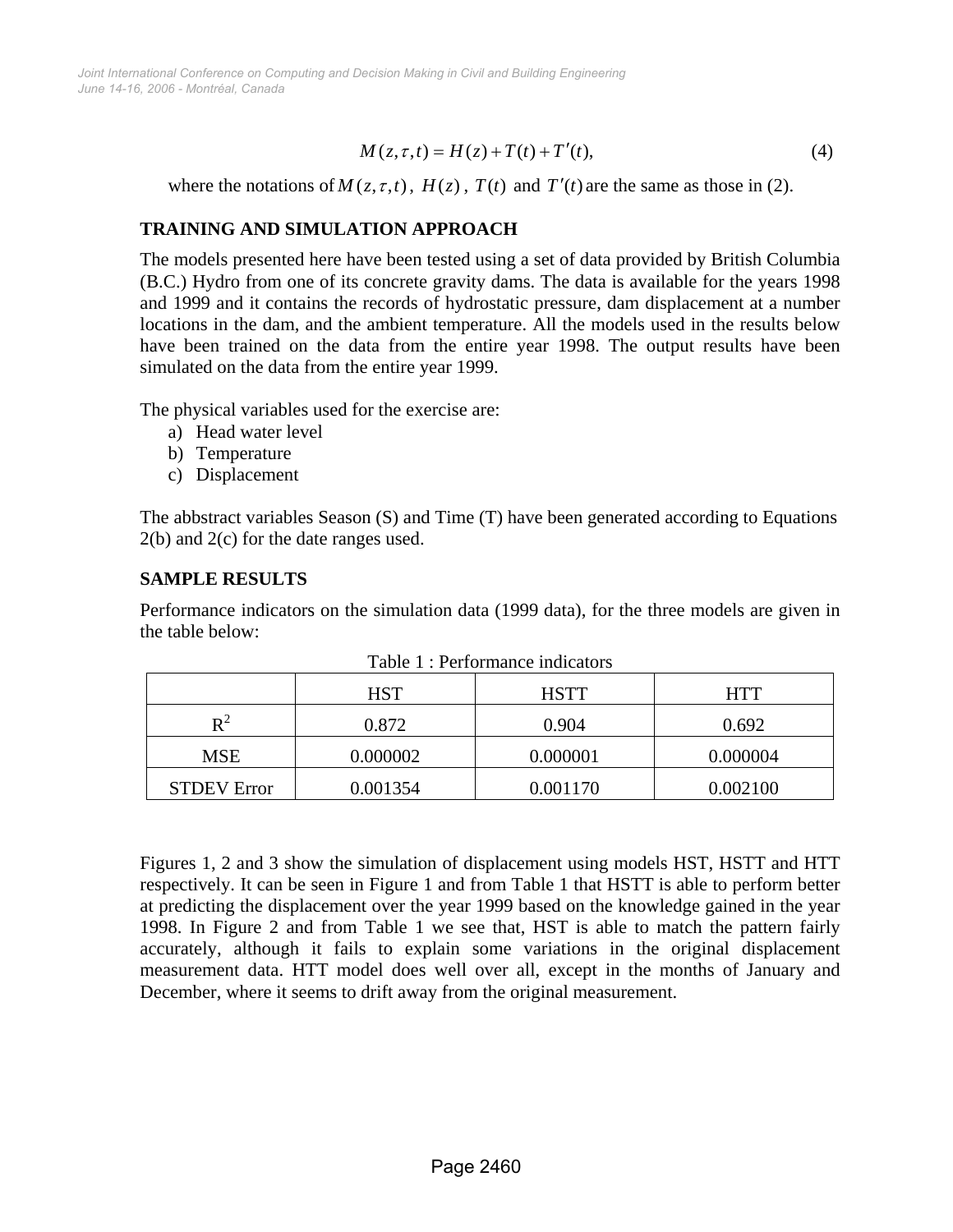

Figure 1: Displacement prediction using HST model



Figure 2: Displacement prediction using HSTT model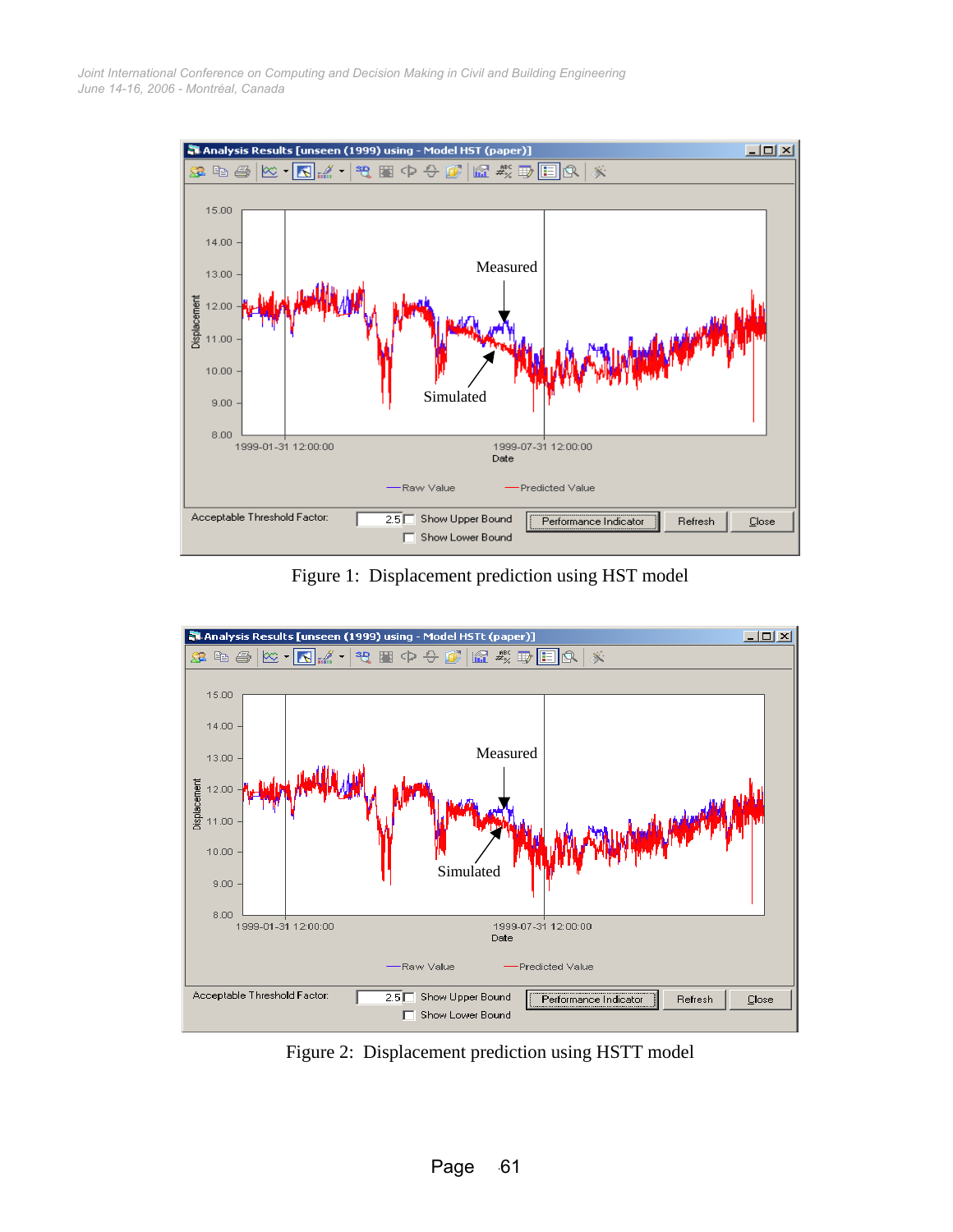

Figure 3: Displacement prediction using HTT model



Figure 4: Displacement prediction using HST model – magnified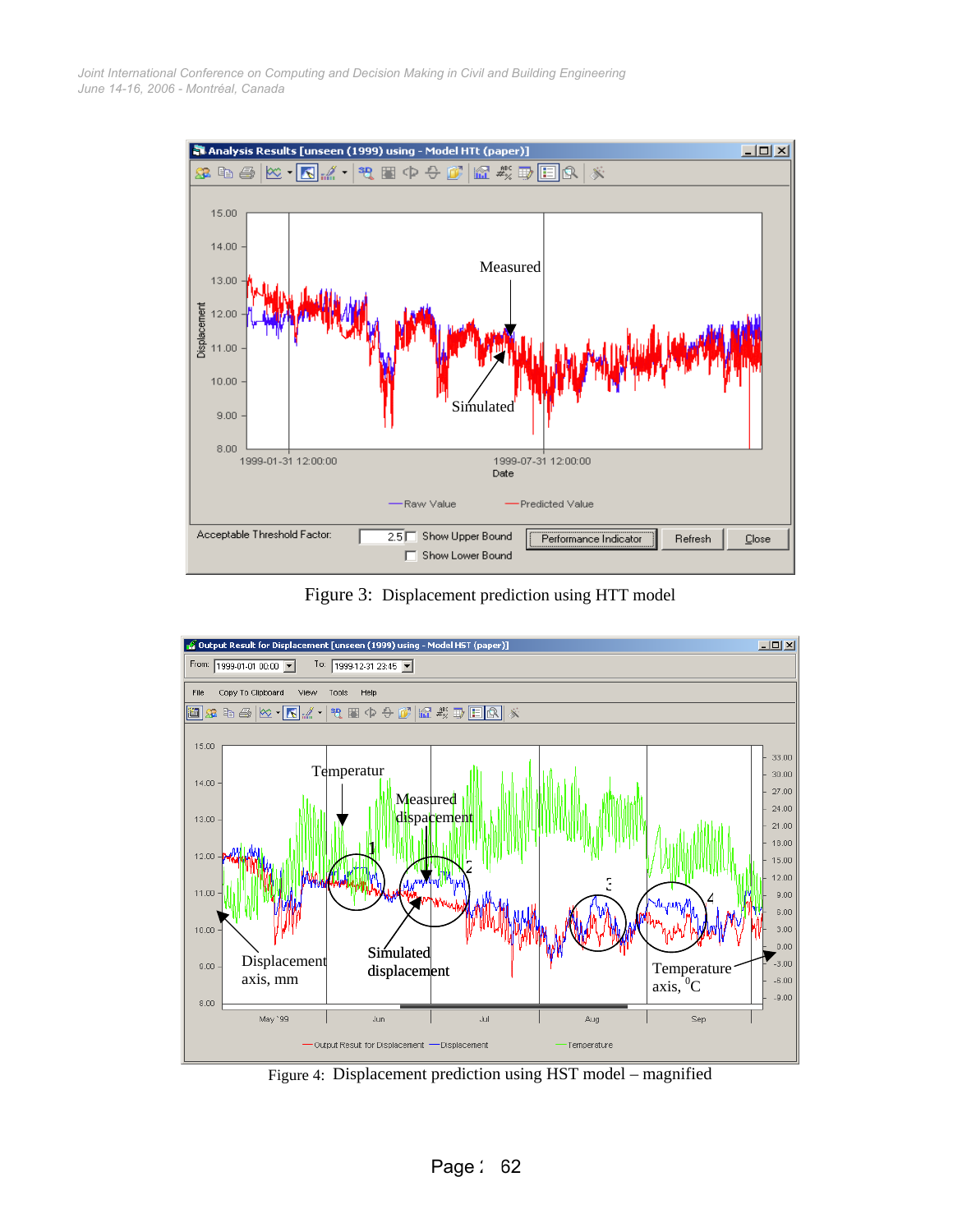

Figure 4: Displacement prediction using HSTT model – magnified



Figure 4: Displacement prediction using HTT model – magnified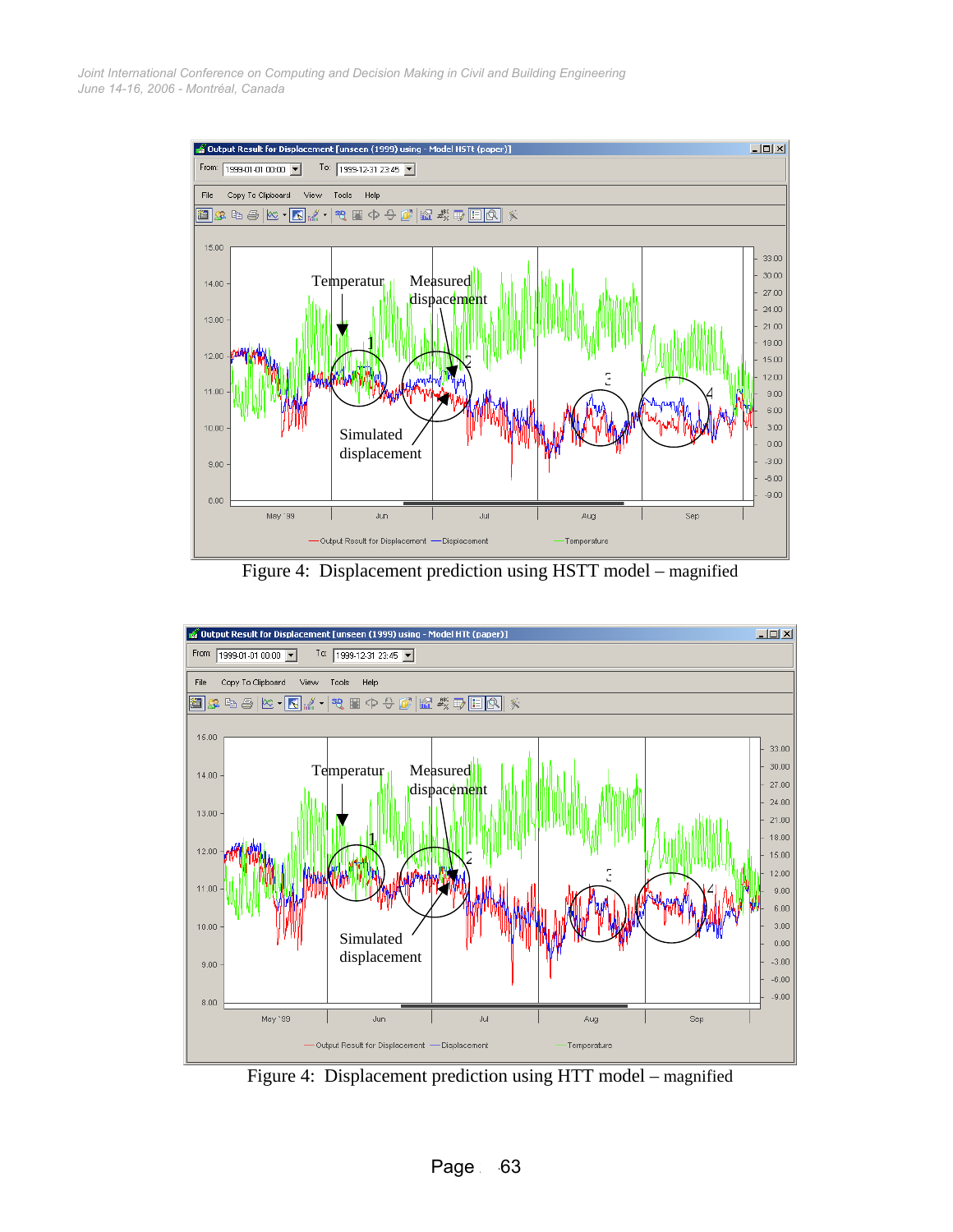Taking a closer look in certain regions of Figure 1,where HST fails to match the original data, we can see in Figures 5 and 6 that, the HSTT and HTT models better explain the deviations in the original curve. Taking a look at the corresponding temperature curve, overlayed in each of the graphs, we can see that, the deviations in the displacement were probably a cause of variations in the temperature.

In that, the HSTT model and the HTT model, particularly try to reject the disturbance due to variations in the temperature where as, the HST model has no information about the actual temperature conditions affecting the displacement. This may in turn be misconstrued as an anomaly, when really it is a reversible effect of temperature on the structure.

The Regions 1 through 4 as marked using circles on Figures 4, 5 and 6 show that there is some deviation in the simulated values of the displacement from the measured ones. The deviation in these regions is more noticeable in the HST model (Figure 4), while the HTT model (Figure 6) almost eliminates it. However, Table 1 shows that the HTT model achieves less favourable performance on the whole range as indicated by the  $R^2$  values. It may be due to the fact that there is a delay between the ambient temperature and the observed displacement response of the dam (Boneli et al. 2001, Penot et al. 2005). This delay is caused by the thermal inertia of the dam structure. HSTT model, although incorporates the temperature as an input, it also includes the season parameter which perhaps indirectly accounts for the delay effect in this case.

# **DISCUSSION AND CONCLUSIONS**

- HST model has been the most widely used model for modeling effects of head water loading on the displacements in concrete gravity dams.
- One of the shortcomings of this model is that it tries to substitute a season variation in temperature as against the real temperature measurement.
- This proves to be a handicap in the model performance where it seems to portray the reversible effects as anomalies.
- HSTT/HTT models incorporate the real temperature affecting the structure on that given day and hence are in a better position to explain and reject the variations in the displacment due to reversible effect of temperature.
- HSTT/HTT models lend better power to the analysis of the dam's health and hence in making better and correct decisions.
- It is possible that there is a delay between the temperature load and the displacement response because of the thermal inertia of the dam structure. HSTT/HTT models can incorporate such delay to improve the performance of these methods.

## **ACKNOWLEDGEMENT**

The work presented here is a part of National Research Council Canada - IRAP project. The authors wish to acknowledge the support of Mr. Marcel Beauchemin of NRC, Mr. Tai Mai Phat of Hydro Québec and Dr. D.N.D (Des) Hartford and Mr. Dave Scott of BC Hydro. The case study presented here is based on the data from a BC Hydro dam, which was supplied by Mr. Scott and Dr. Hartford.